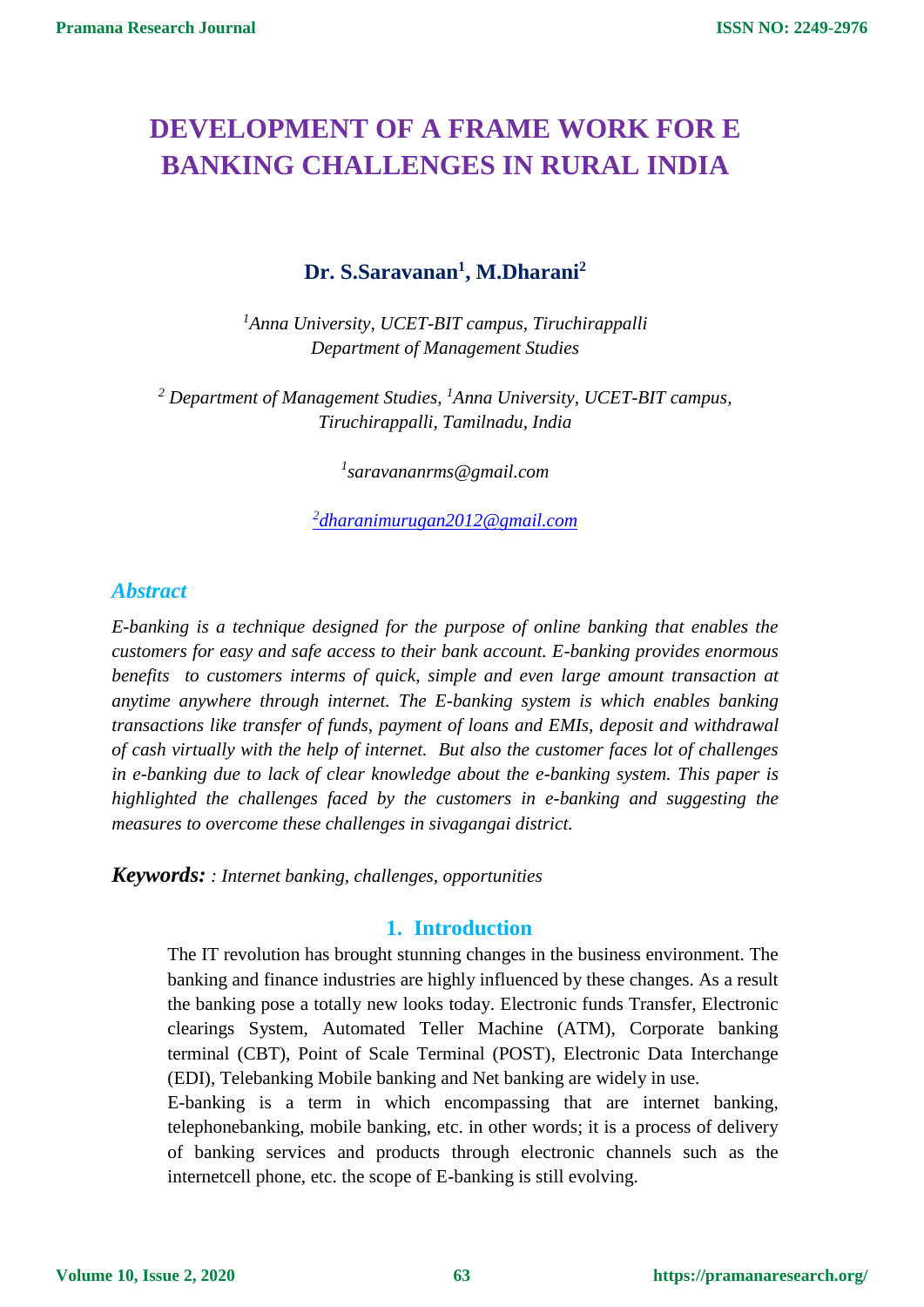In November 2005, a robust system was launched to allow one to one fund's transfer requirement of individuals and corporate. The instruments which are used for prepaid that allow a transaction for goods and services against the value stored on the payment instrument such as smart cards, magnetic stripe cards, internet wallets, mobile accounts, mobile wallets, and paper vouchers. Resulting in the advice in mobile banking, banks which are selected were permitted to offer the service after receipt of necessary permission from the Reserve Bank of India.

#### **2. Features of e-banking**

- Electronic Banking has the performance of banking operations through electronic means or tools
- It has the provision of banking products and services by banks through the extensive use of information technology without direct recourse to the bank by customers.
- It had essential features by providing access to banking facilities for the Provision of round the clock (i.e., twenty-four-hour).
- E-Banking in the conduct of banking operations globally. In other words, e-banking is anywhere banking.

#### **3. Literature review**

CH.Nagabhushanam(2016), Issues in Electronic security infrastructure in Banking System[1] this study was mainly about the outline issues in seven interrelated areas that of tanned attention in the building of an adequate electronic security infrastructure,the legal framework and enforcement, electronic security of payment systems,supervision and prevention challenges , the role of private insurances an essential monitoring mechanism, certification, standards, and the roles of the public and private sectors;improving the accuracy of information about electronic security incidents and creating better arrangements for sharing this information, improving overall education about these is Susana key to enhancing prevention.

Anushriya Bhargava, E-banking: opportunities and challenges in India (2017) this study is for the customer can take advantage from the using of e banking services. They use the different services like fund transfer, online shopping, payment of bills, etc. In Digital India, there are so many campaigns which were held by the government of india and different banks so people easily use their services from their banks with a lower rate and with different offers. Approx 50 % customer thought that E-Banking service was more prestigious than queuing at bank hall.

Kumarinidhi, E-banking in india: challenges and opportunities(2016)[2] the concept in this study is internet banking has got attention in the Indian context. Most of the banks have already implemented the e-banking facilities, as these facilities are beneficial to both i.e. banks as well as consumers. The banks are facing many challenges and many opportunities are available with the banks. Many financial innovations like ATMs, credit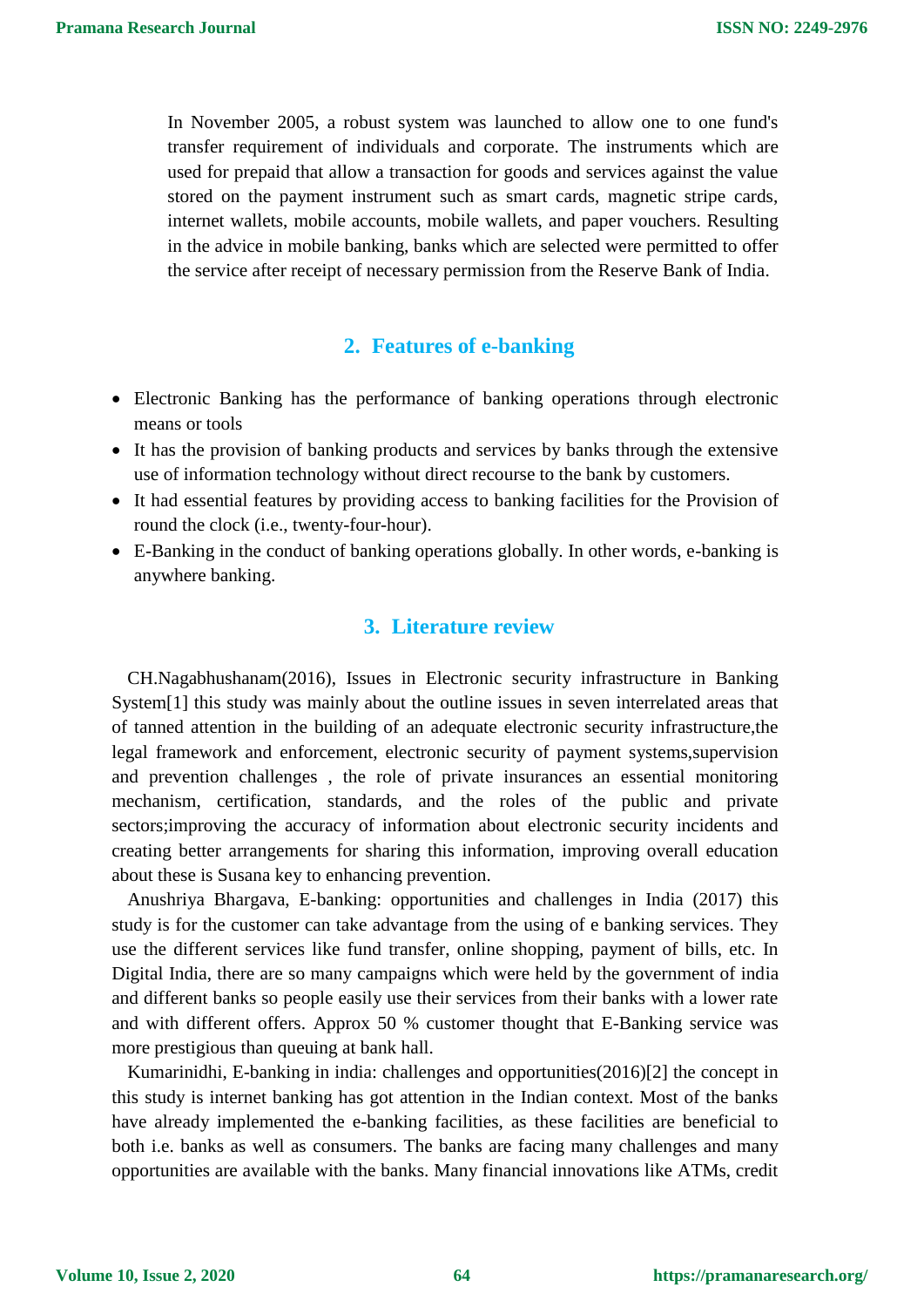cards, RTGS, debit cards, mobile banking etc. have completely changed the face of Indian banking. Thus, there is a paradigm shift from the seller's market to buyer's market in the industry and finally it affected at the bankers level to change their approach from "conventional banking to convenience banking" and "mass banking to class banking". The shift has also increased the degree of accessibility of a common man to bank for his variety of needs and requirements. In years to come, e-banking will not only be acceptable mode of banking but will be preferred mode of banking.

Trivedi & Patel (2013)[3] analysed the problems faced by customers while using ebanking facilities in India. It observed that most of the customers know about the ebanking services offered by their bank. The study found that there is a significant difference amongst different problems identified while using e-banking services. It also found that some problems affect more and some problems affect less in use of banking services. It concluded that all the reasons are not equally responsible for not using ebanking services.

Dr.M..sivaprakasam, E-banking in india: challenges and opportunities(2020) [4] this descriptive study is about the concept of internet banking has got attention in the Indian context. Most of the banks have already implemented the e-banking facilities, as these facilities are beneficial to both i.e. banks as well as consumers. The banks are facing many challenges and many opportunities are available with the banks. Many financial innovations like ATMs, credit cards, RTGS, debit cards, mobile banking etc. have completely changed the face of Indian banking.

Saviour Lusaya,Bornwell Kalumba [5], The Challenges of Adopting the Use of E-Banking to the Customers: The Case of Kasama District Banking Customers(2018) this study found that availability of information on e-banking,education level and the cost associated with e-banking were the significant challenges to adopting and use of ebanking by customers.This was consistent with most studies reviewed and in line with most theories such as the TAM, the TRA and the decomposed theory of Reasoned Behaviour. It was concluded that making information available would increase the number of customers using e-banking. The researcher therefore recommended that Banks embark on information dissemination on the use of e-banking, benefits and cost of ebanking and that though security did not significantly affect e-banking usage, the bank should guarantee security of the accounts.

Teju Kujur, Mushtaq Ahmad Shah[6], Electronic Banking: Impact, Risk and Security Issues(2015) this study is described to study the impact of e-Banking on the banking performance, to know the various risks and security challenges in e-banking that will help bankers to understand the risk and security aspect of various e-banking services where customers have high level of concern. It will help the banks to deliver a secure ebanking system that ultimately, will assist the bankers to retain the existing bank customer and to convert

A.J.Joshua, Moli P Koshy(2011)[7], in this study majority of the respondents have computer and internet access and they are also mostly proficient in using them. The users of internet banking, tele banking and mobile banking are in general found to be spending more hours using computers and internet than non-users of these services. The hours of computer usage, the frequency of internet usage and hours of internet browsing were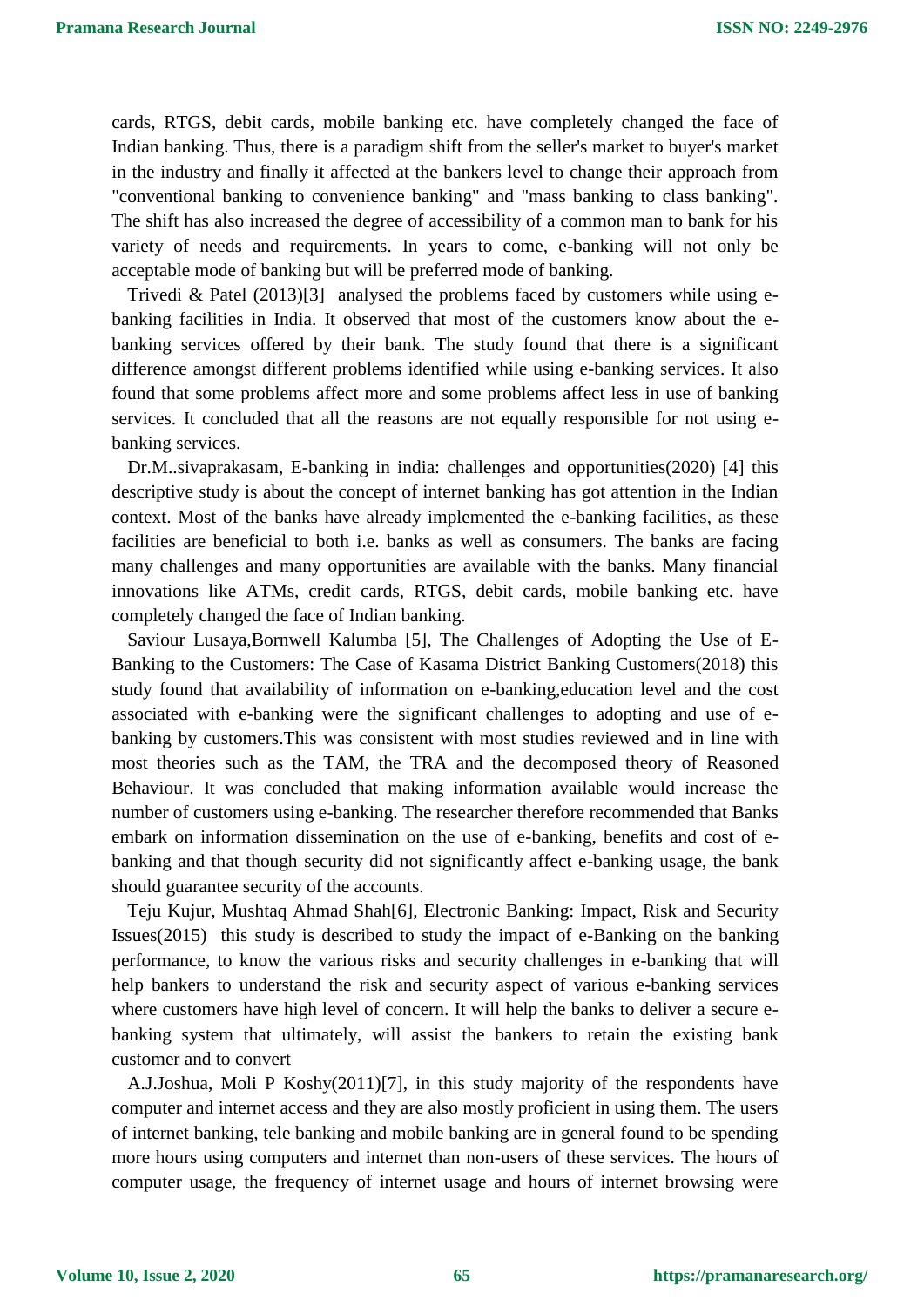found to be significantly higher among users as compared to non-users of technology enabled banking self-service. It concludes that banks can target those customers whose usage of computers, internet and other technology products are relatively on the higher side.

| <b>COMMITTEES</b>                                                                                                                                                         | <b>CHAIRMAN</b>                                                         | <b>FACTORS</b>                                                                                                                                                                                                                                                                                                                |
|---------------------------------------------------------------------------------------------------------------------------------------------------------------------------|-------------------------------------------------------------------------|-------------------------------------------------------------------------------------------------------------------------------------------------------------------------------------------------------------------------------------------------------------------------------------------------------------------------------|
| Committees on<br>Communication<br><b>Network for Banks</b><br>and SWIFT<br>implementation<br>(1987)                                                                       | Shri T.N.A.Iyer,<br><b>Executive Director,</b><br>Reserve Bank of India | • BANKNET should strive to<br>emulate SWIFT in matters of<br>data security, encryption, and<br>authentication and SWIFT<br>message standards which are<br>internationally accepted<br>should be adopted by                                                                                                                    |
| Committee on<br>Computerisation in<br><b>Banks</b> (1988)                                                                                                                 | Dr. C.Rangarajan                                                        | Improvement in customer<br>service- introduction of on-<br>line banking<br>Standardisation and rigorous<br>security features to ensure an<br>efficient and risk free transfer<br>of funds electronically.<br>ATMs to be used by the<br>customers to perform a<br>variety of functions such as                                 |
| Committee on<br><b>Technology Issues</b><br>relating to Payments<br>System, Cheque<br>clearing and<br><b>Securities Settlement</b><br>in the Banking<br>Industry $(1994)$ | Shri W. S. Saraf,<br><b>Executive Director,</b><br><b>RBI</b>           | deposits, withdrawals,<br>It report of committee on<br>technology issues relating to<br>payments systems, cheque<br>clearing and securities<br>settlement<br>Geographical expansion of<br>the BANKNET network with<br>nodes in all important<br>branches of banks and<br>modifications in COMET<br>software to enable dial-un |

# **Table 1:** Meta-Analysis of banking reform committees and expected e-banking challenges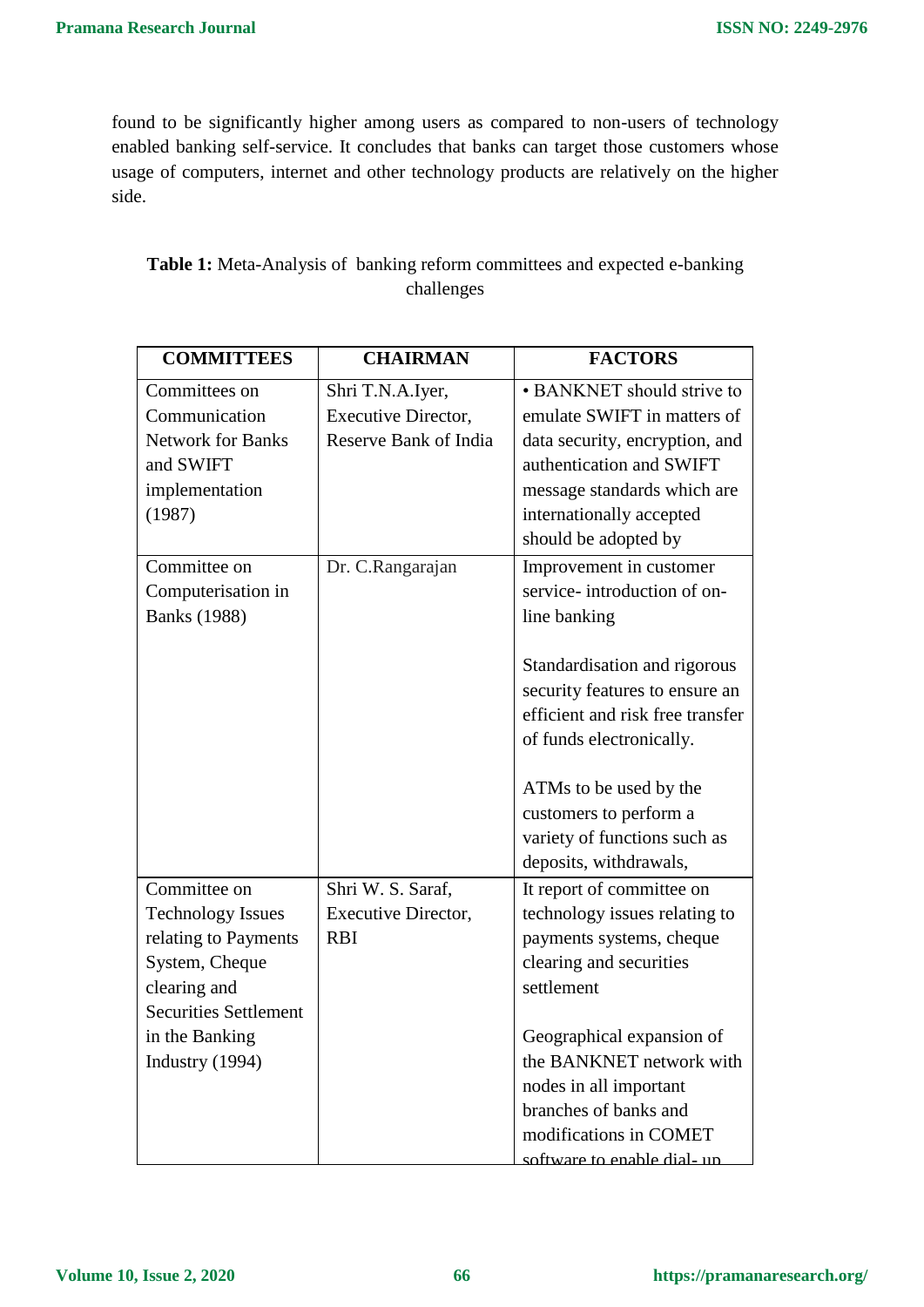| Committee for              | Smt. K. S. Shere, | A Model Customer Contract                                    |
|----------------------------|-------------------|--------------------------------------------------------------|
|                            |                   |                                                              |
| proposing Legislation      | Principal Legal   | agreement to govern the                                      |
| on Electronic Funds        | Advisor, RBI      | banker-customer                                              |
| Transfer and other         |                   | relationship with regard to                                  |
| <b>Electronic Payments</b> |                   | EFT should be adopted by all                                 |
| (1996)                     |                   | banks participating in the                                   |
|                            |                   | EFT system.                                                  |
|                            |                   |                                                              |
|                            |                   | Committee also proposed                                      |
|                            |                   | that Banker's Book Evidence                                  |
|                            |                   | Act be amended to make the                                   |
|                            |                   | records in any electronic data                               |
|                            |                   |                                                              |
|                            |                   | few banks to examine the                                     |
| Committee for              | Mr. Vasudevan     | legal issues on electronic                                   |
| proposing technology       |                   | banking and also to                                          |
| up gradation in            |                   | scrutinize issues of                                         |
| banking system             |                   | confidentiality of data in                                   |
| (1998)                     |                   | computerised environment                                     |
|                            |                   |                                                              |
|                            |                   | RBI and banks should have                                    |
|                            |                   | standing committee with                                      |
|                            |                   | members having requisite                                     |
|                            |                   | expertise to periodically                                    |
|                            |                   | review standards, security                                   |
|                            |                   | policies, software system and                                |
|                            |                   | their implementation.                                        |
|                            |                   |                                                              |
| <b>RBI</b> Working Group   |                   | The major recommendation                                     |
| on Information             |                   | given by committee is that                                   |
| Security, Electronic       |                   | Banks in India need to                                       |
| Banking, Tech-             |                   | formulate a Cyber Security                                   |
| nology Risk                |                   | Policy as soon as possible.                                  |
| Management and             |                   | Cyber Security Policy is an                                  |
|                            |                   |                                                              |
| <b>Cyber Frauds</b>        |                   | issue that is very important<br>for Banks of India. With the |
|                            |                   |                                                              |
|                            |                   | growing use of Internet                                      |
|                            |                   | Banking, ATM machines,                                       |
|                            |                   | Credit and Debit Cards,                                      |
|                            |                   | <b>Online Banking, etc, Banks</b>                            |
|                            |                   | of India must also upgrade                                   |
|                            |                   | their Cyber Security                                         |
|                            |                   | etrusture and establish o                                    |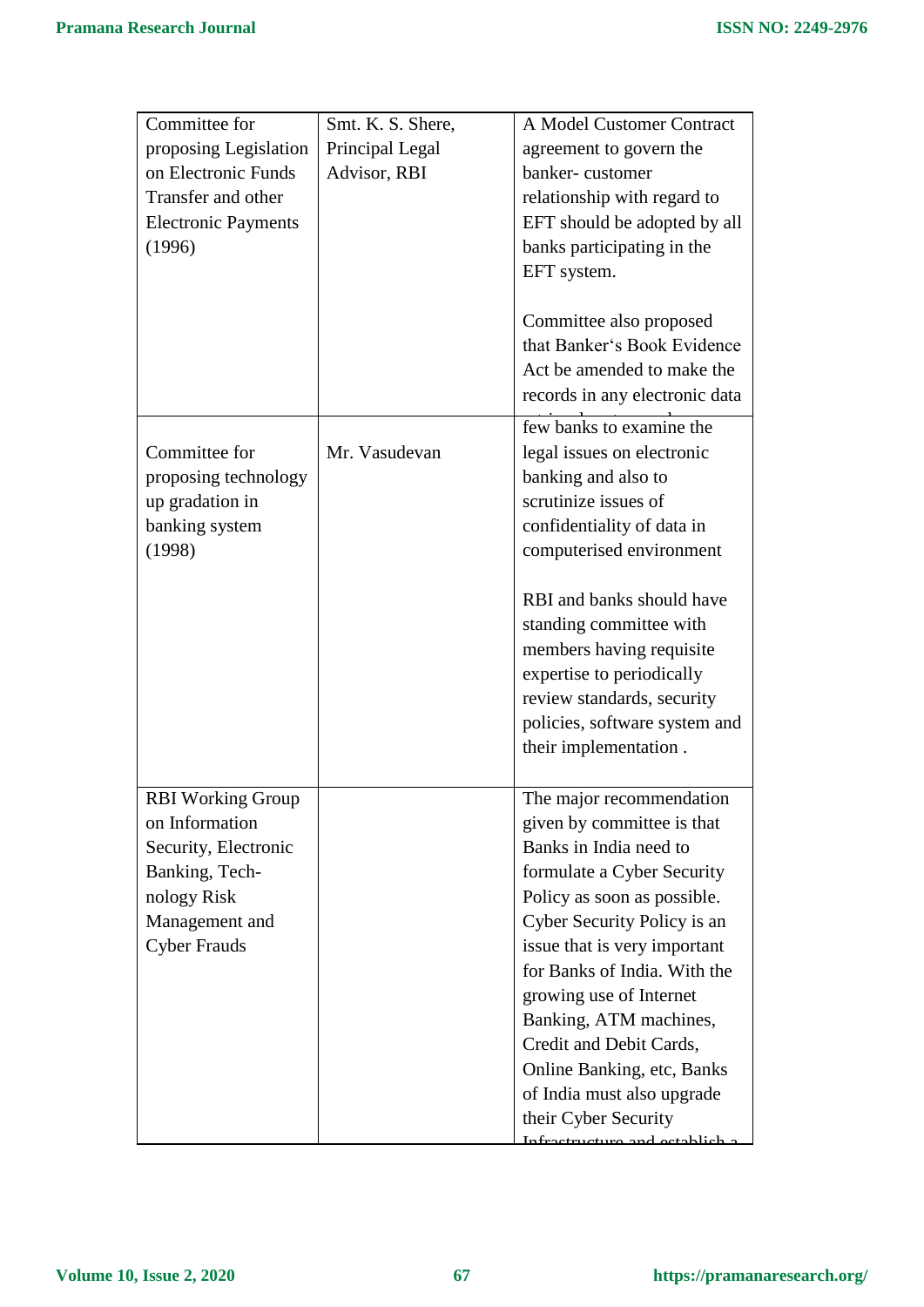$\overline{\mathbf{1}}$ 

| of<br>the<br>Report<br>working group<br><sub>on</sub><br>electronic<br>money<br>(2002)                                              | Mr.Zarir J. Cama                             | tocheck<br>It<br>recommented<br>prudential<br>supervision<br>technical security, protection<br>criminal<br>against<br>the<br>abuse, monetary<br>statistics<br>reporting<br>redeemability,<br>reserve requirments                                                                         |
|-------------------------------------------------------------------------------------------------------------------------------------|----------------------------------------------|------------------------------------------------------------------------------------------------------------------------------------------------------------------------------------------------------------------------------------------------------------------------------------------|
| Working Group on<br>Information Security,<br>Electronic Banking,<br><b>Technology Risk</b><br>Management and<br>Cyber Frauds (2011) | ShriG.Gopalakrishna                          | The Group addresses IT<br>issues across multiple<br>dimensions like IT<br>Governance, Information<br>security, IT operations,<br>Information system audit,<br>cyber fraud, business<br>continuity planning,<br>customer education and legal                                              |
| <b>Working Group</b><br>report on Cloud<br>computing option for<br><b>Urban Cooperative</b><br><b>Banks</b> (2012)                  | Shri A. K Hirve -<br><b>Member Secretary</b> | In respect of banks where<br>such innovative cloud like<br>solutions are already<br>deployed on a private cloud,<br>the working group<br>recommends that the issues<br>identified in this report may<br>be examined. Also need<br>adequacy of risk mitigation<br>measures and to address |

From the above table it is inferred thatless awareness regarding new technologies and unsuitable software lack of skilled human resources and social factors are cited as hurdles that prevent pervasive E-commerce adoption in developing countries such as India.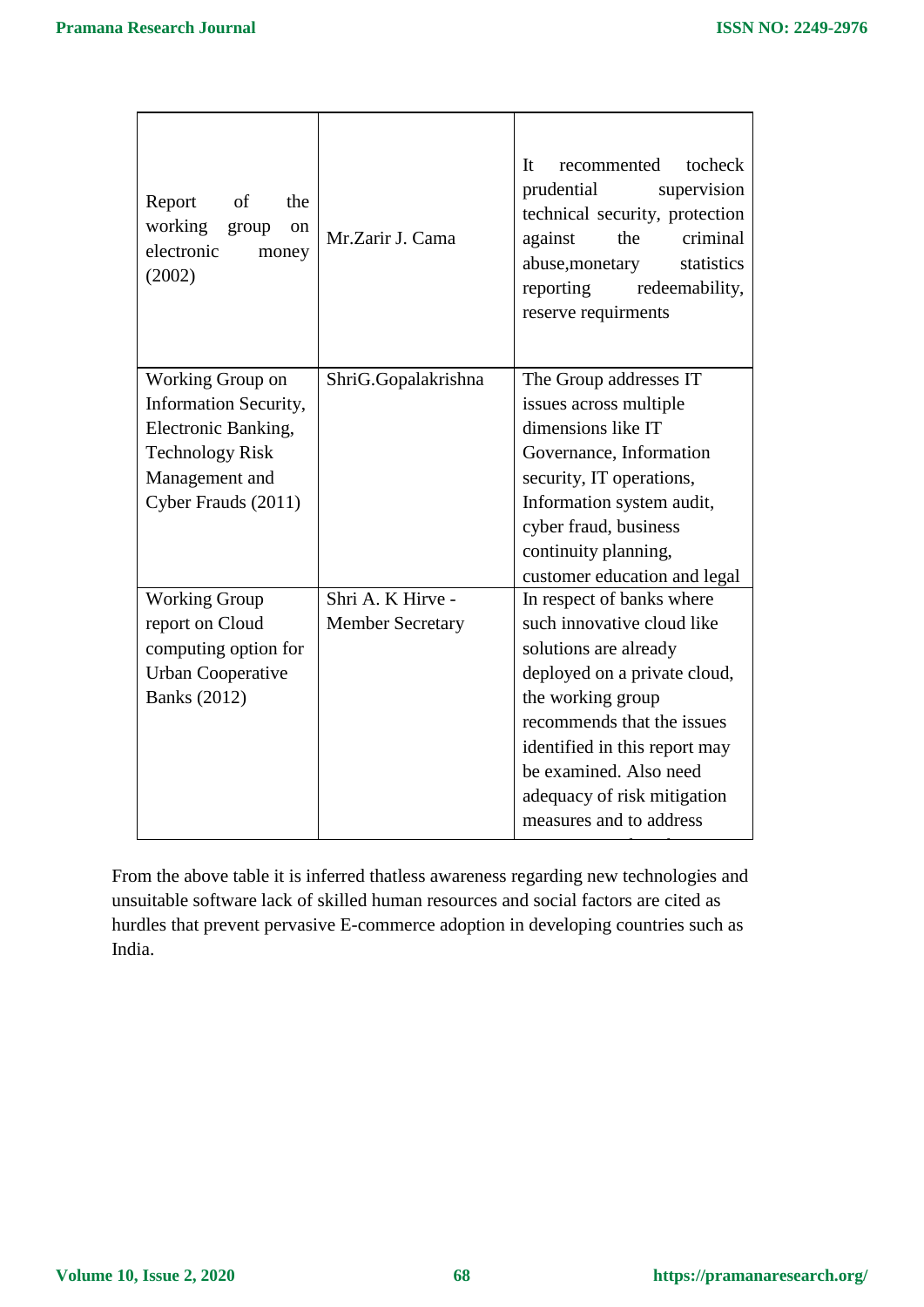

**Figure 1:** Frame work of Challenges of E-Banking

### **Conclusion**

Hence a study is proposed to be conducted in sivagangai district of Tamilnadu, India by survey method to find out empirical evidence for difficulties faced by the banking customers in using e-banking services. This will help in future how e-banking service technologies can be developed for rural customers of Indian Banking sector.